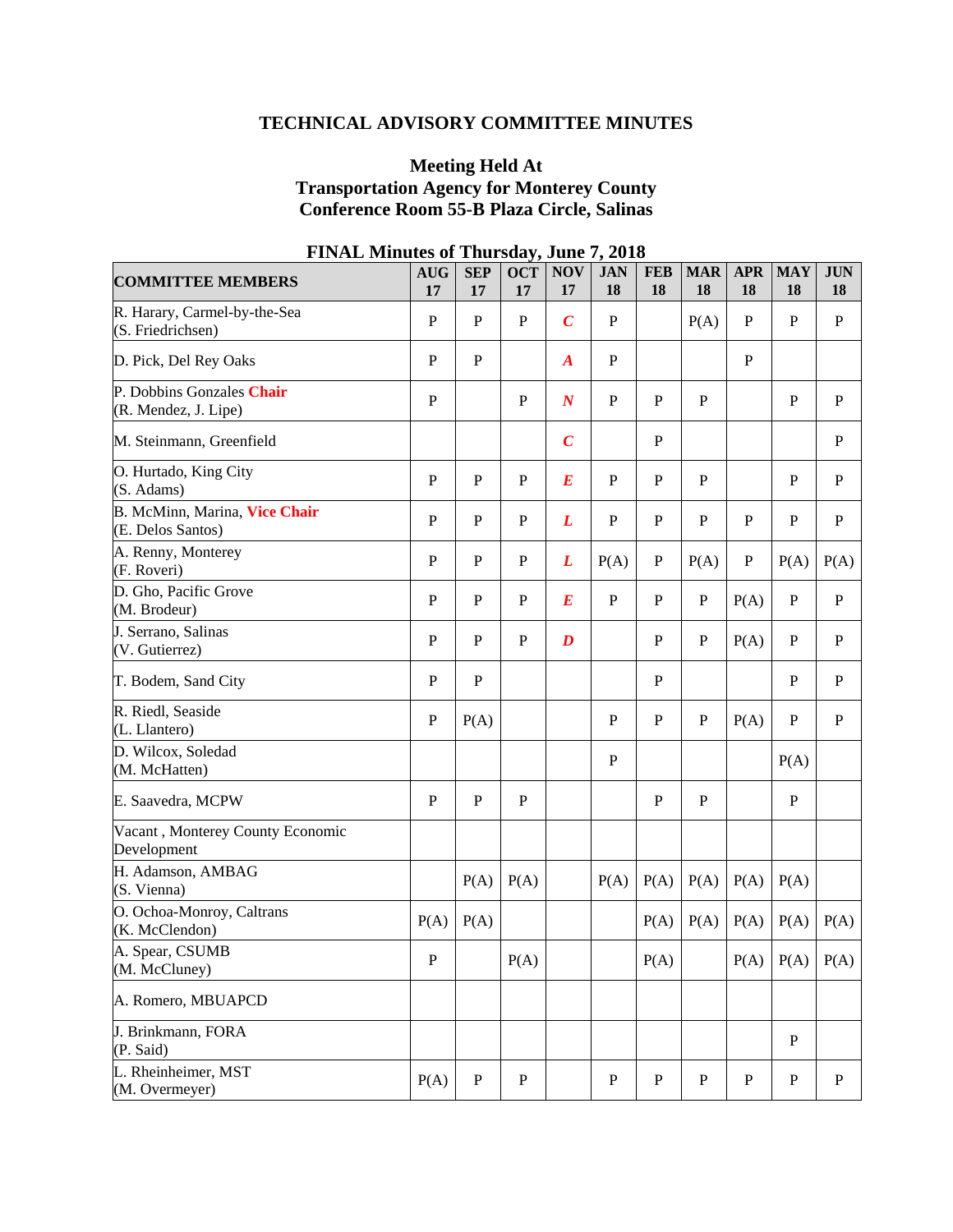| <b>STAFF</b>                                | AUG | <b>SEP</b> | <b>OCT</b> | <b>NOV</b> | <b>JAN</b> | <b>FEB</b> | <b>MAR</b> | <b>APR</b> | <b>MAY</b> | <b>JUN</b> |
|---------------------------------------------|-----|------------|------------|------------|------------|------------|------------|------------|------------|------------|
|                                             | 17  | 17         | 17         | 17         | 18         | 18         | 18         | 18         | 18         | 18         |
| D. Hale, Exec. Director                     |     |            |            |            |            |            |            | P          |            |            |
| T. Muck, Dep. Exec. Director                | P   | P          | P          |            | P          |            |            | P          | P          | P          |
| H. Myers, Sr. Transp. Planning Engineer     | P   |            | P          |            | P          | P          | P          | P          |            |            |
| M. Zeller, Principal Transp. Planner        | P   | P          | P          |            | P          | P          | P          | P          | P          |            |
| C. Watson, Principal Transp. Planner        |     |            |            |            | P          |            |            |            |            |            |
| V. Murillo, Transportation Planner          |     | P          |            |            |            |            | P          | P          | P          | P          |
| Theresa Wright, Public Outreach Coordinator | P   | P          | P          |            |            |            |            | P          | P          |            |
| G. Leonard, Transportation Planner          | P   |            |            |            | P          |            |            |            |            |            |
| Rich Deal, Principal Engineer               |     |            |            |            |            | P          | P          | P          | P          | P          |
| Ariana Green, Assoc. Transportation Planner |     |            |            |            |            |            |            | P          | P          |            |
| Stefania Castillo, Transportation Planner   |     |            |            |            |            |            |            |            | P          |            |

### **OTHERS PRESENT:**

Brent Slama, City of Soledad Andi Flower, City of Monterey<br>Andrew Easterling, City of Salinas Paul Hierling, AMBAG Andrew Easterling, City of Salinas Raul Martinez, County of Monterey

### **1. ROLL CALL**

Chair Patrick Dobbins, City of Gonzales, called the meeting to order at 9:31 am. Introductions were made and a quorum was established.

### **1.1 ADDITIONS OR CORRECTIONS TO AGENDA**

None.

# **2. PUBLIC COMMENTS**

None.

# **3. BEGINNING OF CONSENT AGENDA**

#### *Motion to approve the Consent Agenda*

**M/S/C** McMinn / Harary / unanimous

**3.1 APPROVE** the minutes of the Technical Advisory Committee meeting of May 3, 2018.

### **END OF CONSENT AGENDA**

# **4. FEDERAL REQUIREMENTS FOR PERFORAMNCE MANAGEMENT**

The Committee received a presentation from Paul Hierling, Association of Monterey Bay Area Governments, on the new federal requirements for performance management.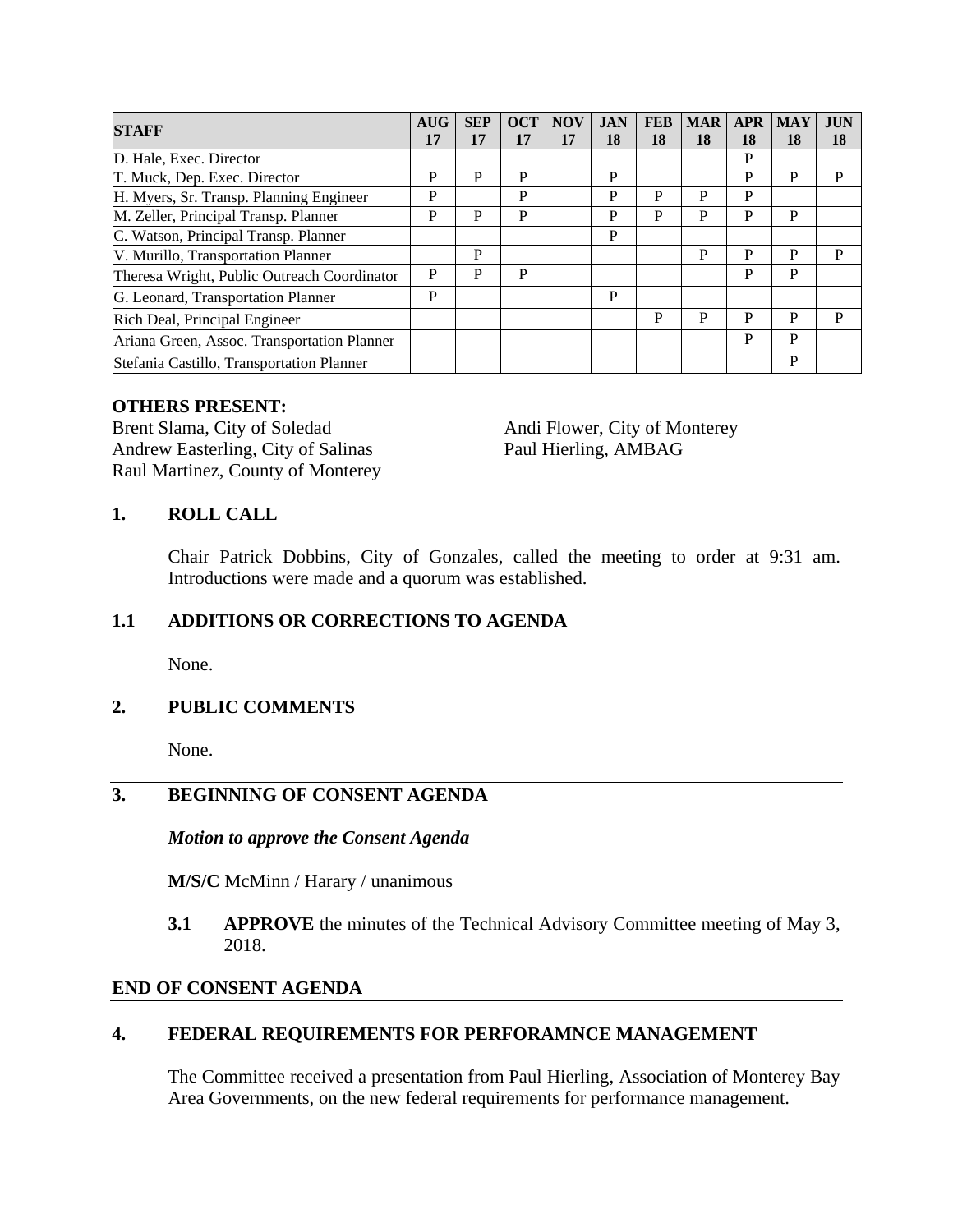Mr. Hierling presented that the last two federal transportation acts - "Moving Ahead for Progress in the 21st Century (MAP-21)" Act of 2012 and "Fixing America's Surface Transportation (FAST)" Act of 2015 - established a transportation performance management framework and national transportation measures. In May 2016, the Federal Transit Administration and the Federal Highway Administration issued final rules that direct States to implement transportation performance targets in conjunction with Metropolitan Planning Organizations.

AMBAG is seeking partner input on the proposed performance targets for its presentation to its Board of Directors on August 8, 2018 Board of Directors. On November 14, 2018, a final recommendation will be presented to the AMBAG Board and submitted to Caltrans.

The FHWA and FTA have promulgated three final rules to provide direction to States on implementation of transportation measures and targets in coordination with MPOs:

- Safety Performance Management Final Rule 1 (PM 1) directs states to identify performance targets to reduce motorized and non-motorized fatalities and serious injuries in the transportation system.
- Pavement and Bridge Condition Performance Measures Final Rule 2 (PM 2) directs states to set performance targets to maintain or improve pavement and bridge condition throughout the National Highway System.
- National Highway System, Freight Movement on the Interstate System and Congestion Mitigation and Air Quality Improvement Program Final Rule 3 (PM 3) directs states to set performance targets to maintain or improve transportation system reliability and control air quality emissions.

AMBAG staff has been coordinating with Caltrans and other MPOs on target setting since 2017 and continue to provide feedback in the target setting process. Over the past three months AMBAG staff has participated in seven statewide meetings and technical advisory groups related to the implementation of the performance management framework, providing input on target setting, data quality control and performance goals.

On February 14, 2018, the AMBAG Board agreed to support statewide PM 1 safety targets after consulting with Regional Transportation Planning Agencies (RTPAs). On May 20, 2018, Caltrans released statewide performance measure targets for PM 2 and PM 3 for review. PM 2 and PM 3 are the focus of this report. MPOs must review these statewide targets with partner agencies and either support Caltrans targets or set our own regional targets by November 20, 2018.

# **5. 2018 REGIONAL FEE NEXUS STUDY UPDATE**

The Committee received a presentation from Michael Zeller, Principal Transportation Planner, on the 2018 Regional Development Impact Fee Nexus Study Update.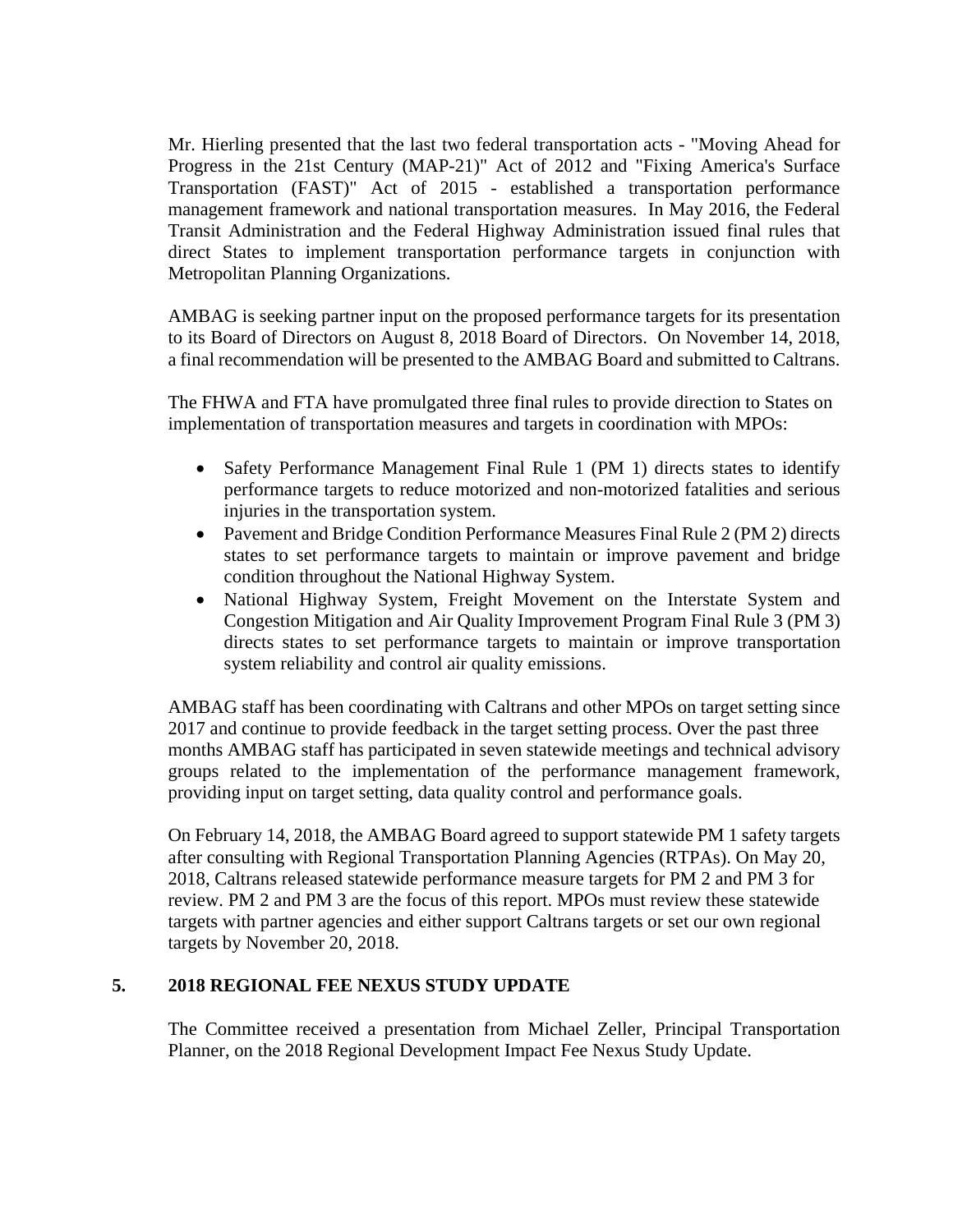Mr. Zeller presented that in August 2017, the TAMC Board approved the selection of Wood Rodgers to conduct the technical work necessary to update the regional fees to reflect any changes that may have occurred in the past five years, such as: updates to population, employment and housing projections utilized in the regional travel forecast model, the expected pace of development, changes in land use plans including general plan updates, project need and cost, and population growth projections.

This update process will also include an evaluation of incorporating the Fort Ord Reuse Authority zone into the regional fee program. The regional fee program segments the County into four distinct zones - North County, Peninsula / South Coast, Greater Salinas, and South County. Currently, development projects located within the FORA boundary only pay the FORA Community Facilities District fee and are exempt from payment of the Regional Fee. With the planned sunset of FORA in 2020, the Transportation Agency has been coordinating with FORA staff and the FORA Transition Task Force on the potential transfer of impact fee responsibilities to the regional fee program. The evaluation of incorporating the FORA zone into the Regional Fee program can be accomplished with the existing model runs needed to update the fee program (thus resulting in no additional work) and will provide additional data and information to inform the transition process.

In order to determine where roadway improvements will be needed by the 2035 horizonyear, a model scenario was run that assumed full buildout of all population and employment growth over the next approximately 20 years, but no roadway improvements over existing conditions. The AMBAG Regional Travel Demand Model was run using the horizon-year 2035 land use database and base-year 2010 roadway network (with updates to better reflect existing conditions). This run has been labeled the "Constrained Year 2035" model run since no planned system improvements over existing circulation/capacity conditions are assumed. In order to address the deficiencies to the regional network that were identified with this model run, staff has prepared a draft listing of proposed improvement projects for the 2018 Regional Fee Nexus Study Update.

Staff reviewed this draft list of projects with the Technical Advisory Committee at the February 2018 meeting, and made updates based on feedback from Committee members. With confirmation of a draft list of projects, the next steps in the update process were for Wood Rodgers to conduct additional model runs assuming the construction of the proposed improvement projects to evaluate network system performance, and to prepare planninglevel project cost updates.

The final steps for the project will be to confirm the draft regional fee schedule by benefit zone, which will culminate in a final 2018 Regional Fee Nexus Study Update report. Agency staff will then circulate for review and approval by the jurisdictions.

Mic Steinman, City of Greenfield, asked why the share of the project cost for the State Route 156 project increased in the South County zone. John Olejnik, Caltrans District 5, responded that the US 101 / SR 156 interchange is included in that project, which serves as a benefit for trips from South County traveling on US 101. Mr. Steinman also asked about over-crowding in Greenfield and how new housing developments that are serving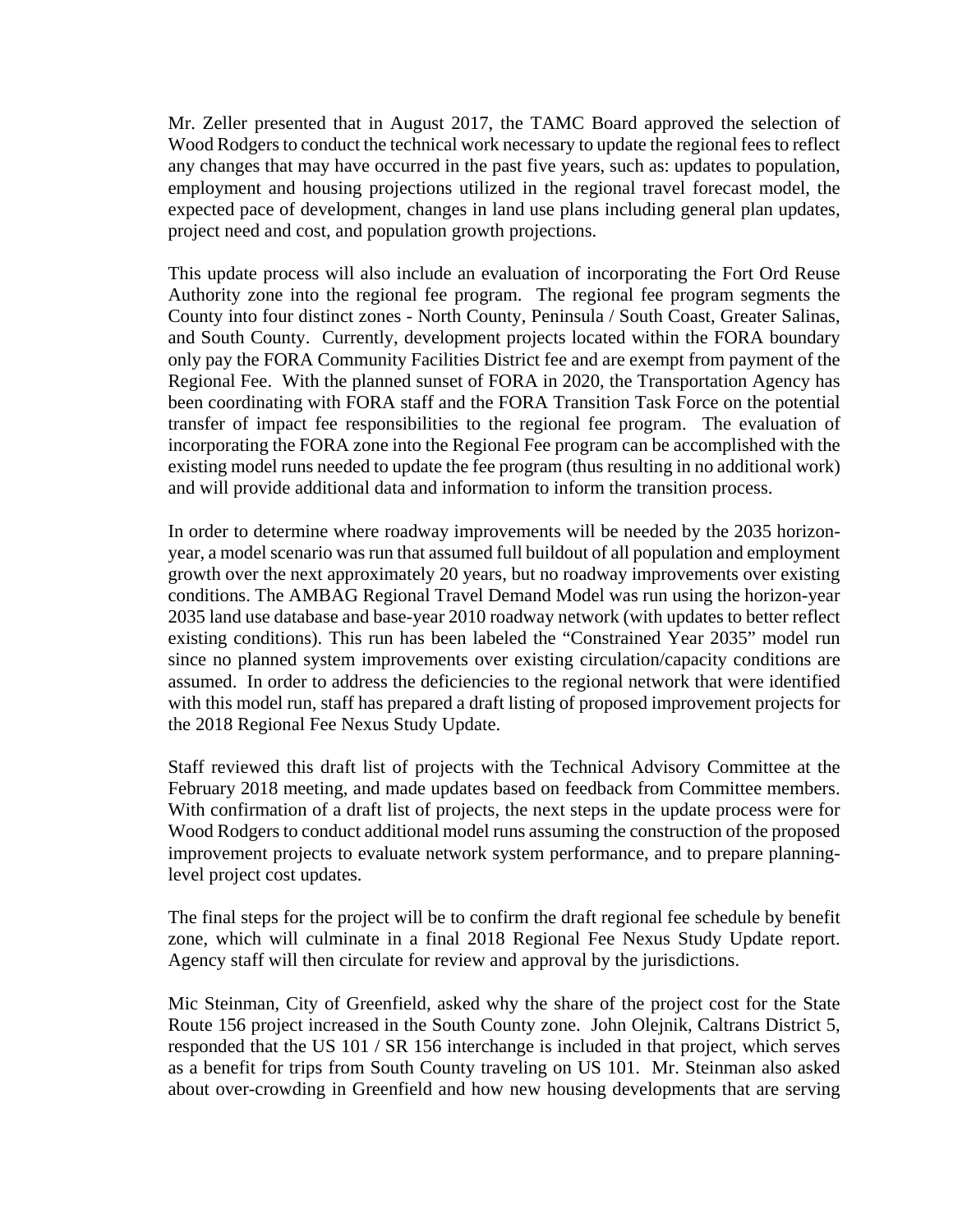the existing population will be addressed in this program. Mr. Zeller responded that developments may submit a traffic study to demonstrate how their impacts are less than what is estimated in the regional fee program.

Brent Slama, City of Soledad, asked how the remainder of the project costs would be funded for the projects proposed in the regional fee program, if the regional fee only makes up a share of the total cost; if regional fee revenues would be programmed to projects in the South County zone; and how does Senate Bill 743 and the transition from level of service to vehicle miles travelled analysis for CEQA thresholds impact this program. Mr. Zeller responded that while the regional fee revenues collected to date have been lower than forecasted do to the down-turn in the economy, the regional fees collected have been used to fully-fund and construct several regional projects, such as US 101 / San Juan Road and the Holman Highway 68 Roundabout, and that all of the projects in the regional fee are on the Regional Transportation Plan Constrained List demonstrating a sufficient pool of total funding; also, while regional fees have not been programmed to the South County zone in the near-term, both Measure X and State Transportation Improvement Program funds have been programmed for the US 101 South County Frontage Roads projects; and finally, TAMC is continuing to evaluate the impacts from SB 743 and will be working with AMBAG and Caltrans to potential develop regional threshold targets for CEQA analysis that can be used throughout the county.

Rick Riedl, City of Seaside, requested that if the SR 1 / Monterey Road Interchange project as not recommended by staff to be included in the program, then another SR 1 interchange project in Seaside should be included. Mr. Zeller responded that the SR 1 Corridor and Busway project includes the SR 1 / Fremont Boulevard interchange and that the project definition would be updated to make that clear.

John Olejnik, Caltrans District 5, asked if the regional fee program would now only be using the fee per trip, or if there would also be the standard fee per land use; and if any discounts would still be included in the program. Mr. Zeller responded that the fee per trip is the starting point for the analysis, but the final version would include fee per land use; and that discounts for infill development and low/moderate income housing would still be included.

Lisa Rheinheimer, Monterey-Salinas Transit, asked if exemptions for government facilities would still be included. Mr. Zeller responded that the exemption for government facilities would still be included.

# **6. TITLE VI & LANGUAGE ASSISTANCE PLAN**

Virginia Murillo, Transportation Planner, presented the draft TAMC Title VI and Language Assistance Plan for 2018-2021.

Title VI of the Civil Rights Act of 1964 is a federal statute that prohibits recipients of Federal financial assistance from discriminating on the basis of race, color, or national origin in their programs or activities, and it obligates federal funding agencies to enforce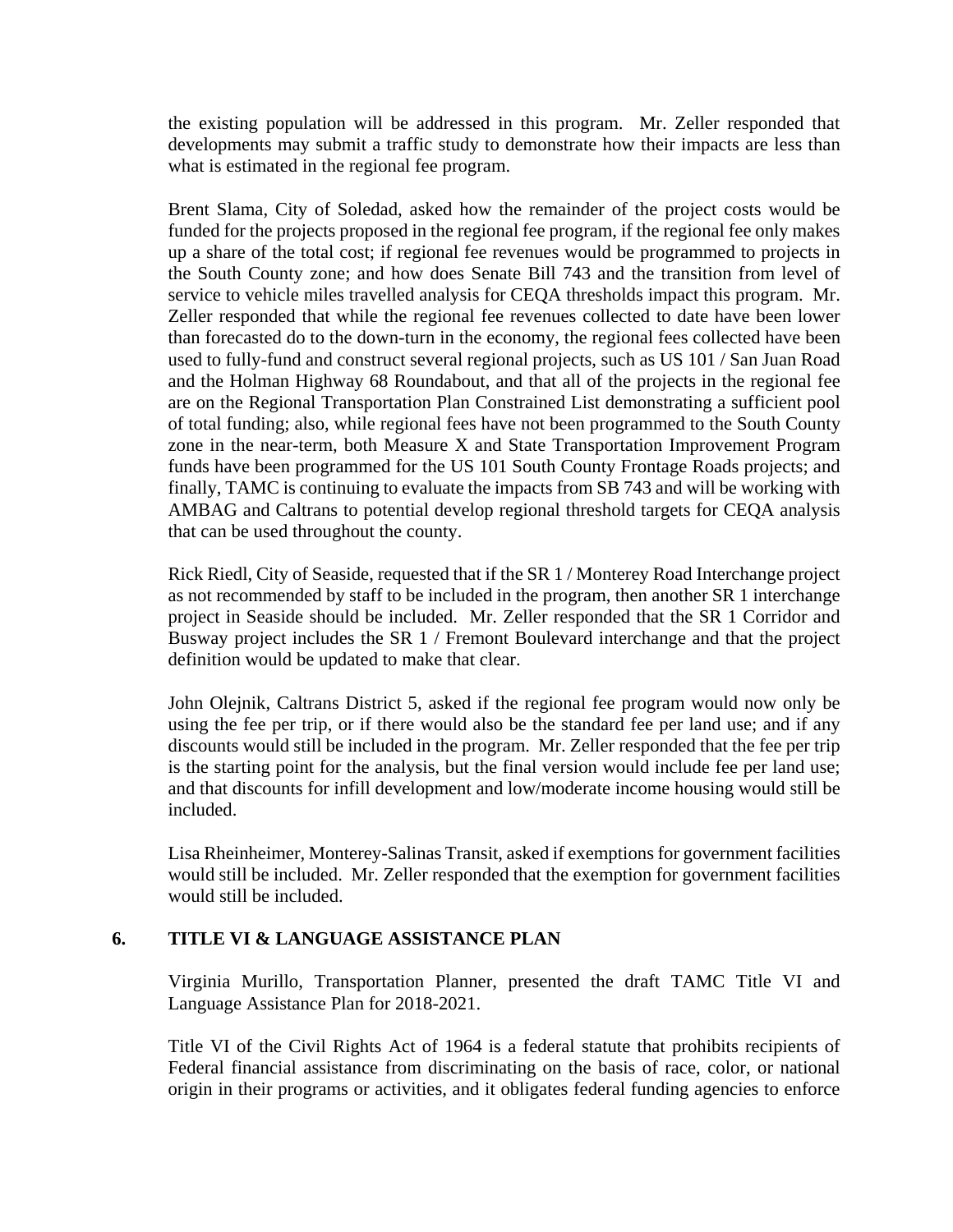statutory compliance. Pursuant to Executive Order 13166: Improving Access to Service for Persons with Limited English Proficiency (LEP), LEP persons are entitled to language assistance under Title VI of the Civil Rights Act of 1964. Federal assistance recipients shall take reasonable steps to ensure meaningful access to benefits, services, information, and other important portions of their programs and activities.

The Transportation Agency's Title VI Program and Language Assistance Plan were developed to provide guidance in administration and management of Title VI related activities. As part of the Language Assistance Plan these languages were identified as those for which significant populations exist that require the Transportation Agency to provide language assistance: Spanish, Tagalog, Vietnamese, and Korean. The Transportation Agency's Title VI Program and Language Assistance Plan include the following:

- The definition and significance of Title VI and Limited English Proficiency
- The Transportation Agency's commitment to meeting the statutory and reporting requirements of Title VI
- A public participation plan, demographic profile and a summary of outreach efforts for Monterey County
- The Language Assistance Plan, including an analysis of the potential number of Limited English Proficiency persons served by the Transportation Agency's programs and projects, the frequency with which staff contact Limited English Proficiency persons, the significance of programs to Limited English Proficiency persons, and the services available to Limited English Proficiency persons
- Language Assistance Plan Implementation strategies
- Title VI complaint process and forms

This Title VI Program & Language Assistance Plan is an update that includes the latest US Census estimates. As a requirement of the Title VI Program, Technical Advisory Committee members are required to complete the race/ethnicity survey, which is a reporting requirement. Ms. Murillo distributed the survey to the Committee members at the meeting.

# **7. ANNOUNCEMENTS**

Brian McMinn, City of Marina, announced that TAMC and Marina were successful in receiving a Senate Bill 1 grant in the amount of \$19 million for the Marina-Salinas Multimodal Corridor: Imjin Road Widening project.

Patrick Dobbins, City of Gonzales, announced that the City is hiring for a Public Works Director.

Rick Riedl, City of Seaside, announced that the City is hiring an Associate Engineer.

Todd Bodem, Sand City, announced that the City Council approved the South Tioga project.